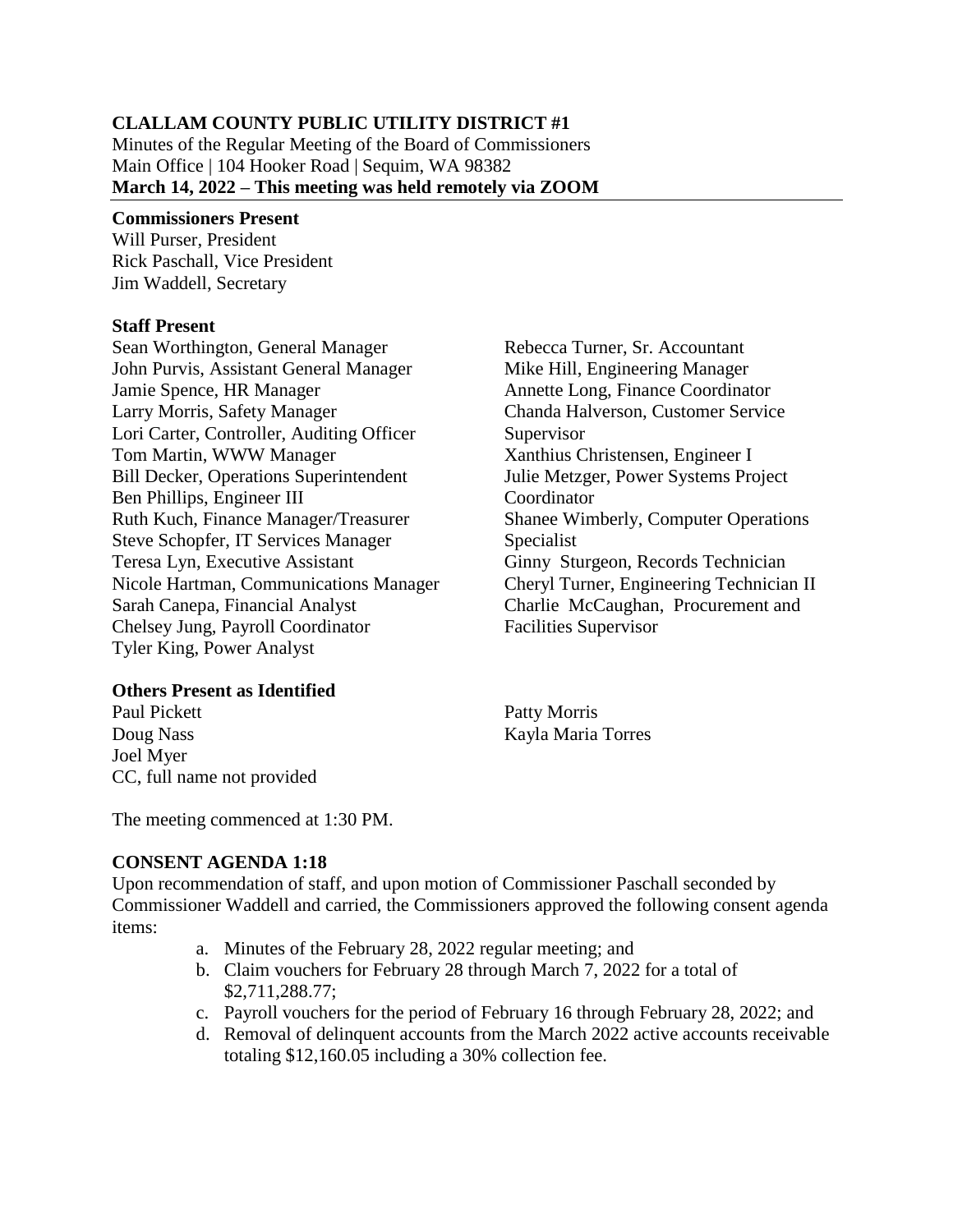#### **AGENDA REVISIONS 1:40**

The agenda has been updated to reflect the order of business items on the distributed pre-agenda.

#### **COMMENTS FROM THE PUBLIC 2:12**

There was no public comment.

#### **BUSINESS ITEMS STARTING AT 2:40**

- a. **2:42:** Upon recommendation of staff, and upon motion of Commissioner Waddell, seconded by Commissioner Paschall and carried, the Board authorized District staff to award Bid No. 210804 for the transmission line rebuild from Cherry Street to Race Street in Port Angeles to Olympic Electric Co., Inc., for a total base bid (not including WSST) of \$283,990.
- b. **4:40**: Upon recommendation of staff, and upon motion of Commissioner Waddell, seconded by Commissioner Paschall and carried, the Board authorized District staff to publish a notice in the Seattle Daily Journal of Commerce (and by other such means as determined by staff to be prudent) to invite qualified contractors to submit formal sealed proposals for Bid No. 220802 for construction of a water main replacement on Funk and Ballard Alley Road, including outlet pipe replacement of Chantrelle Reservoir, for an estimated project cost of \$705,749.00 (including WSST).
- c. **11:31:** Upon recommendation of staff, and upon motion of Commissioner Paschall, seconded by Commissioner Waddell and carried, the Board authorized District staff to invite prequalified contractors to submit a sealed single bid for Bid No. 220803 to inspect, treat, and report on an unspecified number of electrical transmission and distribution wood poles for a not-to-exceed amount of \$137,132.00.
- d. **14:50:** Upon recommendation of staff, and upon motion of Commissioner Paschall, seconded by Commissioner Waddell and carried, the Board authorized District staff to publish a notice in the Seattle Daily Journal of Commerce (and by other such means as determined by staff to be prudent) to invite experienced qualified contractors to submit formal sealed proposals for Bid No. 220804 to perform aerial tree side trimming utilizing a helicopter-borne aerial saw for a not to exceed cost of \$85,000.
- e. **21:00:** General Manager Sean Worthington led a discussion regarding ongoing recruitment and retention challenges and proposed measures to address them. He advised that competition for utility industry employees on the Olympic Peninsula continues to increase. As a result, the District is experiencing record turnover, recruitment challenges, and active job openings. Neighboring PUDs are offering signing bonuses, housing stipends, enhanced benefits, significant retention pay, schedule changes, and telework options to recruit and retain employees. In order to compete, the District proposes moving to a four day-ten hour day work schedule, along with a teleworking option for qualified employees. Prior to submitting this proposal to the board, management, staff, and represented employees were polled to the determine if they would be favorable to these proposed changes.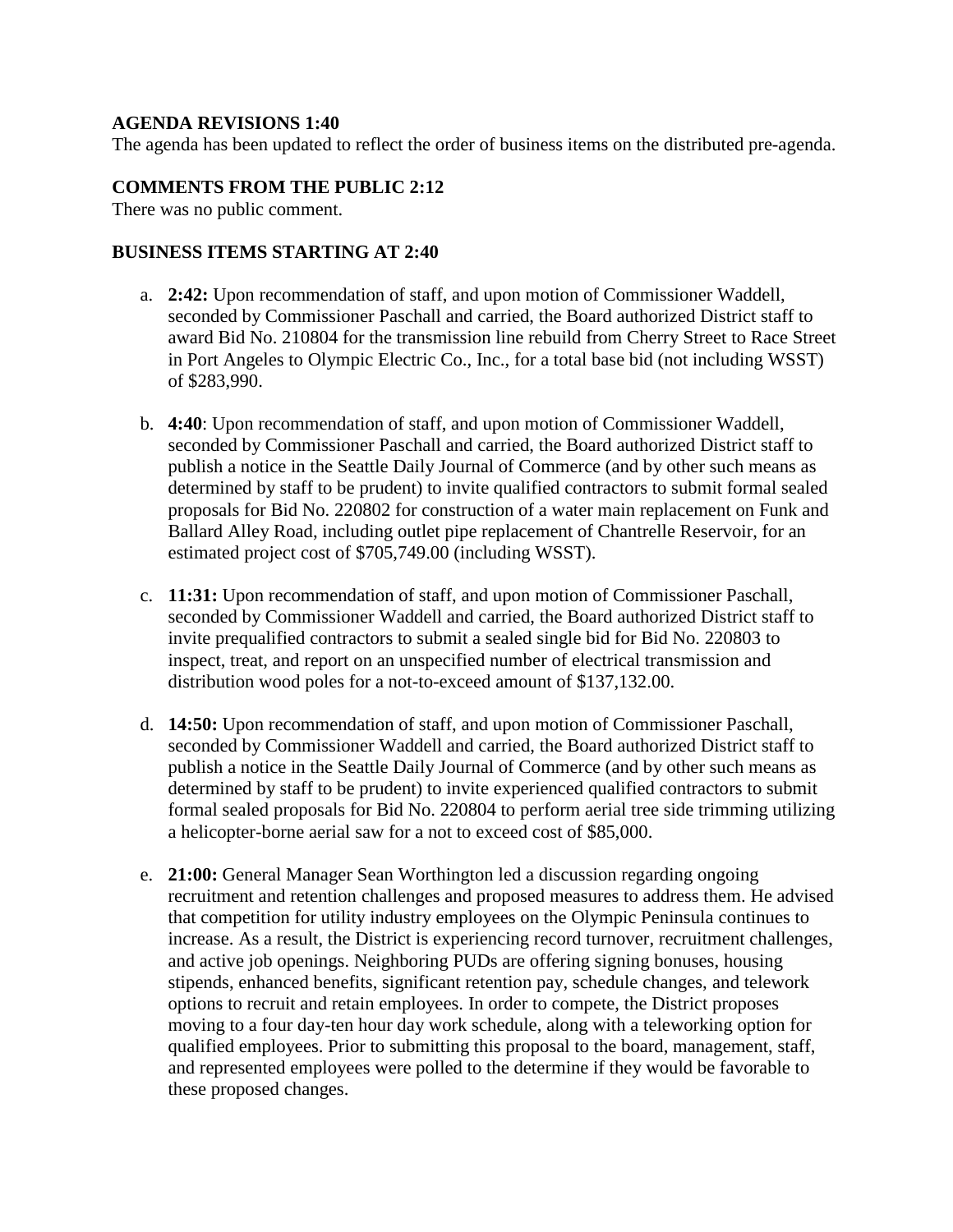General Manager Sean Worthington, Assistant General Manager John Purvis, and Human Resources Manager Jamie Spence developed Alternate Work Schedule and Teleworking policies to serve as non-monetary retention and recruitment incentives. The commissioners voiced no objectives to the proposed four day-ten hour work schedule. Commissioners also voted to open the lobby to the public on April  $11<sup>th</sup>$  and to resume inperson board meetings on April 11th, with the possibility of hybrid meetings.

- f. **56:30:** Upon recommendation of staff, and upon motion of Commissioner Paschall, seconded by Commissioner Waddell and carried, the Board adopted RESOLUTION 2233-22 Establishing an Alternate Work Schedule Policy.
- g. **57:55:** Upon recommendation of staff, and upon motion of Commissioner Waddell, seconded by Commissioner Purser and carried, the Board adopted RESOLUTION 2234- 22 Establishing a Teleworking Policy. Commissioner Paschall abstained from voting.
- h. **59:06:** Upon recommendation of staff, and upon motion of Commissioner Paschall, seconded by Commissioner Waddell and carried, the Board approved RESOLUTION 2235-22 Establishing Titles and Monthly Salary Ranges for Staff Employees and Rescinding Resolution 2221-21. This Resolution adds the new title of Facilities Maintenance Supervisor to Range 23.
- i. **1:04:04:** Commissioner Paschall discussed a sending a letter to the Northwest Power and Conservation Council (NWPCC) encouraging that Council to reject drafting a power analysis designed to explore options for maintaining regional power adequacy in the event that power generation is no longer provided by the lower Snake River dams. Commissioner Waddell stated his objections to the letter and asked that the subject be tabled. There was no second for tabling. Commissioner Purser made a motion for the letter to be signed by General Manager Sean Worthington and sent to NWPCC. This motion was seconded by Commissioner Paschall. Commissioner Waddell was opposed.
- j. **1:12:06:** Bonneville Power Administration's (BPA)'s post-2028 contract discussion: Commissioner Purser attended a WPAG meeting and noted that the Public Power 'position paper' was recently retitled to the Public Power 'concept paper.' The paper will be presented at the end of the month to the Public Power Council for input. Commissioner Waddell attended the WPAG meeting as well as a BPA Financial Refresh Workshop and talked about the systems allocation process and the contracting strategies used to project capital project costs.

## **CORRESPONDENCE/COMMUNICATIONS 1:18:29**

General Manager Sean Worthington advised that the District received today a Memo of Understanding (MOU) from the county regarding the Carlsborg water system and should have an update for the board at the next meeting.